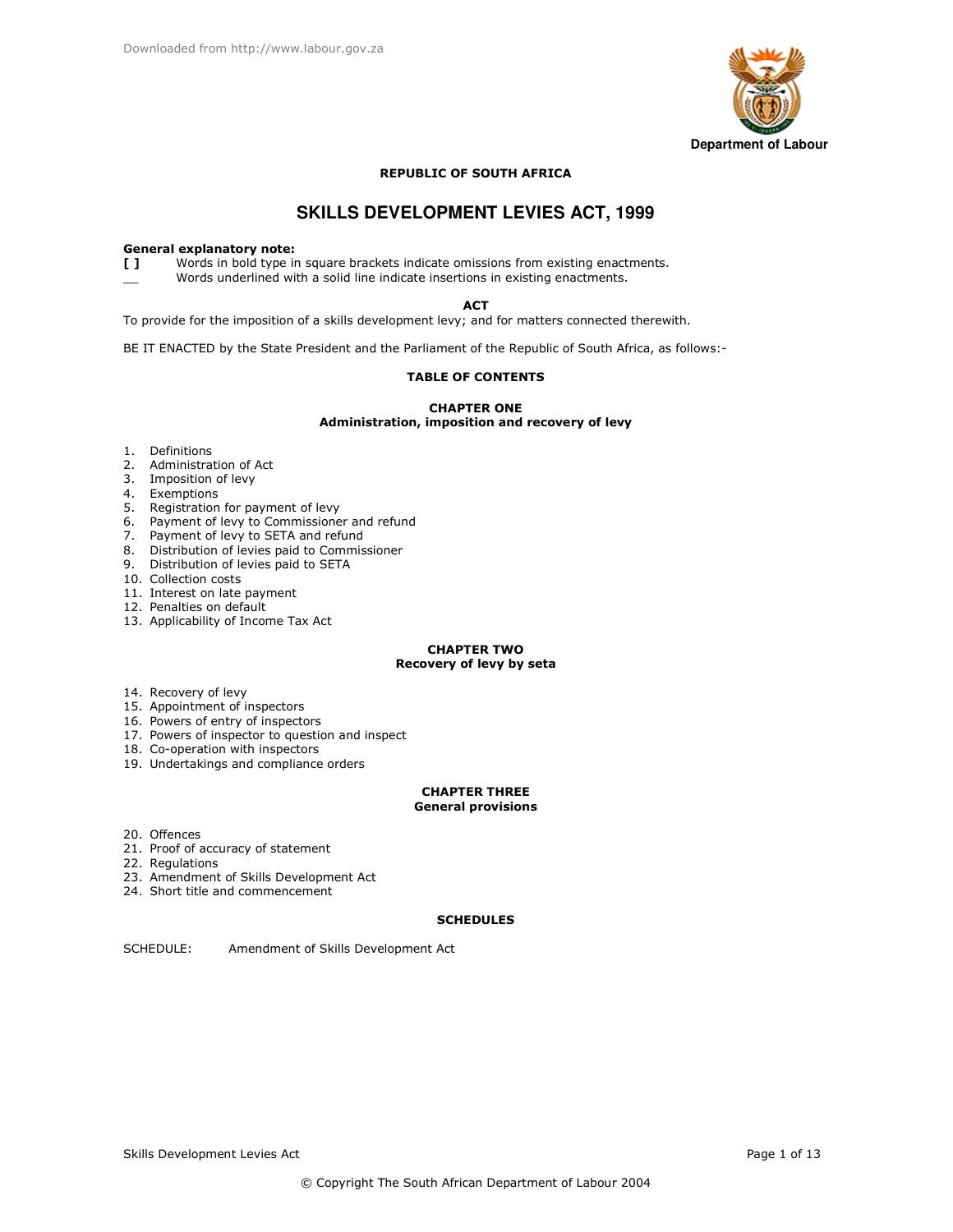

# **CHAPTER ONE**

# Administration, imposition and recovery of levy

#### **Definitions**  $\mathbf{1}$ .

In this Act, unless the context otherwise indicates-

"approved body" means the body approved by the Minister in terms of section  $7(1)(b)$  to collect the levy on behalf of a SETA;

"Commissioner" means the Commissioner for the South African Revenue Service, established by section 2 of the South African Revenue Service Act, 1997 (Act No. 34 of 1997);

"Director-General" means the Director-General of Labour;

"employee" includes an employee as defined in the Fourth Schedule to the Income Tax Act;

"employer" includes an employer as defined in the Fourth Schedule to the Income Tax Act;

"Income Tax Act" means the Income Tax Act, 1962 (Act No. 58 of 1962);

"interest" means any interest payable in terms of section 11;

"levy" means the skills development levy referred to in section 3;

"Minister" means the Minister of Labour:

"National Skills Authority" means the National Skills Authority, established by section 4 of the Skills Development Act;

"National Skills Fund" means the National Skills Fund, established by section 27(1) of the Skills Development Act;

"penalty" means any penalty payable in terms of section 12;

"prescribed" means prescribed by regulation in terms of section 22;

"sector" means a sector as determined by the Minister in terms of section 9(2) of the Skills Development Act;

"SETA" means a sector education and training authority, established by section 9(1) of the Skills Development Act:

"Skills Development Act" means the Skills Development Act, 1998 (Act No. 97 of 1998);

"this Act" includes any regulation made in terms of section 22, but does not include the footnotes.

#### $2.$ **Administration of Act**

- $(1)$ Subject to subsection (2), the Director-General must administer this Act.
- $(2)$ The Commissioner must administer the provisions of the Act in so far as it relates to the collection of the levy payable to the Commissioner in terms of this Act.
- $(3)$ The Director-General may delegate any part of the administration of this Act, contemplated in subsection (1), to the executive officer of a SETA.
- $(4)$ A delegation in terms of subsection (3)
	- is subject to the conditions the Director-General determines;  $(a)$
	- $(b)$ must be in writing;
	- does not prevent the Director-General from performing the part of the administration so  $(c)$ delegated; and
	- may at any time be withdrawn in writing.  $(d)$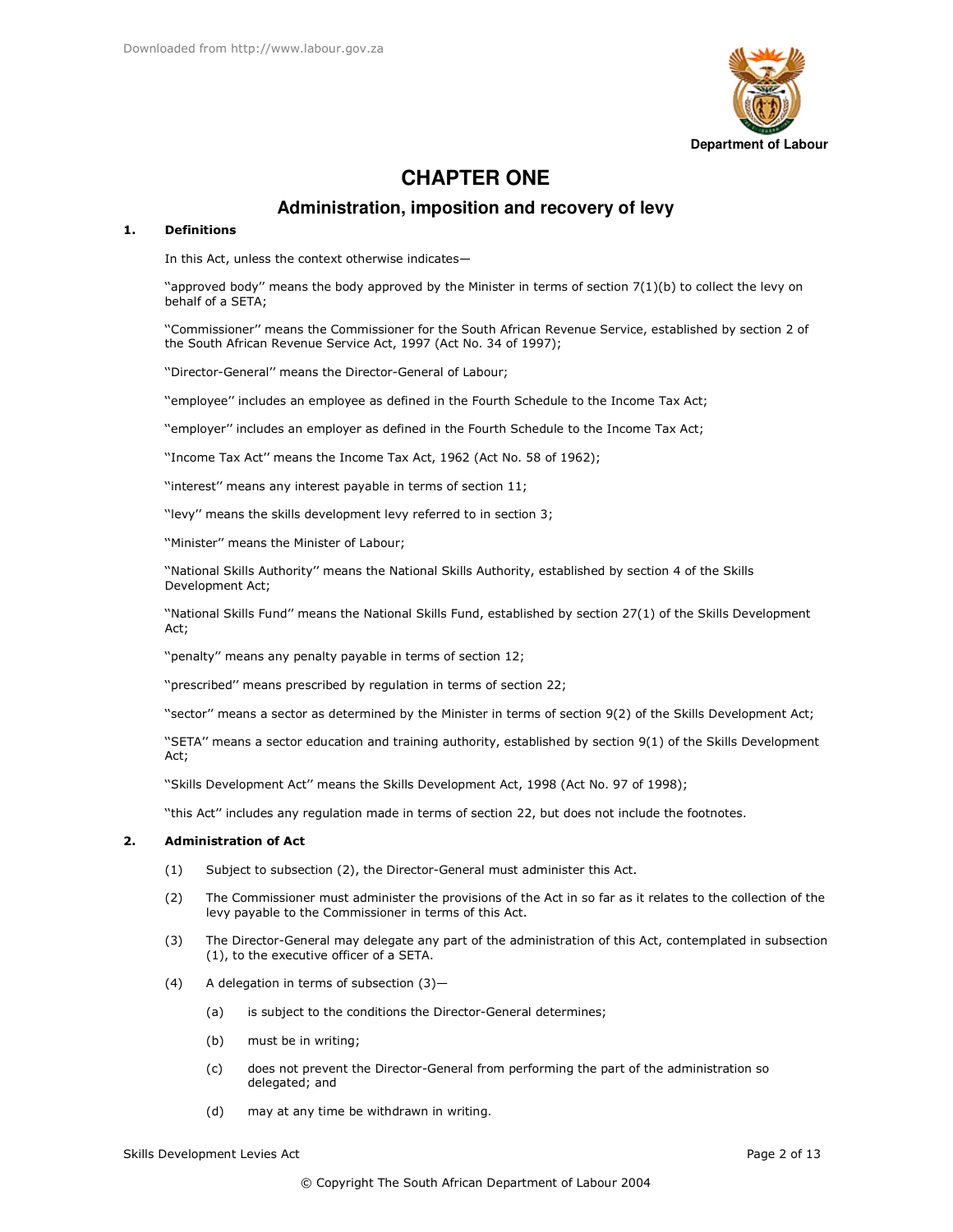

#### $\mathbf{z}$ **Imposition of levy**

- $(1)$ Every employer must pay a skills development levy from-
	- 1 April 2000, at a rate of 0,5 per cent of the leviable amount; and  $(a)$
	- $(b)$ 1 April 2001, at a rate of one per cent of the leviable amount.
- $(2)$ Despite subsection (1), the Minister may, in consultation with the Minister of Finance and the Minister for Provincial Affairs and Constitutional Development and by notice in the Gazette, impose a skills development levy on every municipality, as defined in section 10B of the Local Government Transitional Act, 1993 (Act No. 209 of 1993), or any group category or type of municipality, which must be determined on the leviable amount at a rate specified in that notice determined in accordance with subsection (3).
- The aggregate of the levies collected from a municipality by virtue of a notice in terms of subsection (2)  $(3)$ and budgetary allocations for training purposes to that municipality, must from-
	- 1 April 2000, be less than 0,5 per cent of the leviable amount;  $(a)$
	- $(b)$ 1 April 2001, be less than one per cent of the leviable amount; and
	- $(c)$ 1 April 2002, not be less than one per cent of the leviable amount.
- $(4)$ For the purposes of subsections  $(1)$ ,  $(2)$  and  $(3)$ , but subject to subsection  $(5)$ , the leviable amount means the total amount of remuneration, paid or payable, or deemed to be paid or payable, by an employer to its employees during any month, as determined in accordance with the provisions of the Fourth Schedule to the Income Tax Act for the purposes of determining the employer's liability for any employees' tax in terms of that Schedule, whether or not such employer is liable to deduct or withhold such employees' tax.<sup>1</sup>
- $(5)$ The amount of remuneration referred to in subsection (4) does not include any amount
	- paid or payable to any person contemplated in paragraphs (c) and (d) of the definition of  $(a)$ 'employee" in paragraph 1 of the Fourth Schedule to the Income Tax Act, to whom a certificate of exemption has been issued in terms of paragraph  $2(5)(a)$  of that Schedule;
	- $(b)$ paid or payable to any person by way of any pension, superannuation allowance or retiring allowance;
	- contemplated in paragraphs (a), (d), (e) or (eA) of the definition of "gross income" in section 1 of  $(c)$ the Income Tax Act:
	- $(d)$ payable to a learner in terms of a contract of employment contemplated in section 18(3) of the Skills Development Act.
- $(6)$ Despite subsection (1), on the request of a SETA, the Minister may, in consultation with the Minister of Finance and by notice in the Gazette, determine from time to time a rate and basis for the calculation of a levy payable by employers within the jurisdiction or a part of the jurisdiction of a SETA, different from the rate and basis contemplated in subsection  $(1)(a)$  or  $(b)$ , as the case may be, but subject to subsection (7).
- The rate and basis determined in a notice in terms of subsection (6) may not have the result that the  $(7)$ amount of the levies collected by virtue of such notice is less than the amount of the levies which would have been collected, based on the rate and basis contemplated in subsection  $(1)(a)$  or  $(b)$ , as the case may be.
- $(8)$ The Minister may, in consultation with the Minister of Finance, determine criteria for purposes of any determination contemplated in subsection (6).
- $(9)$ The notice referred to in subsection (6) must contain
	- the rate and basis for the calculation of the levy;  $(a)$
	- $(b)$ the date on which the levy becomes payable;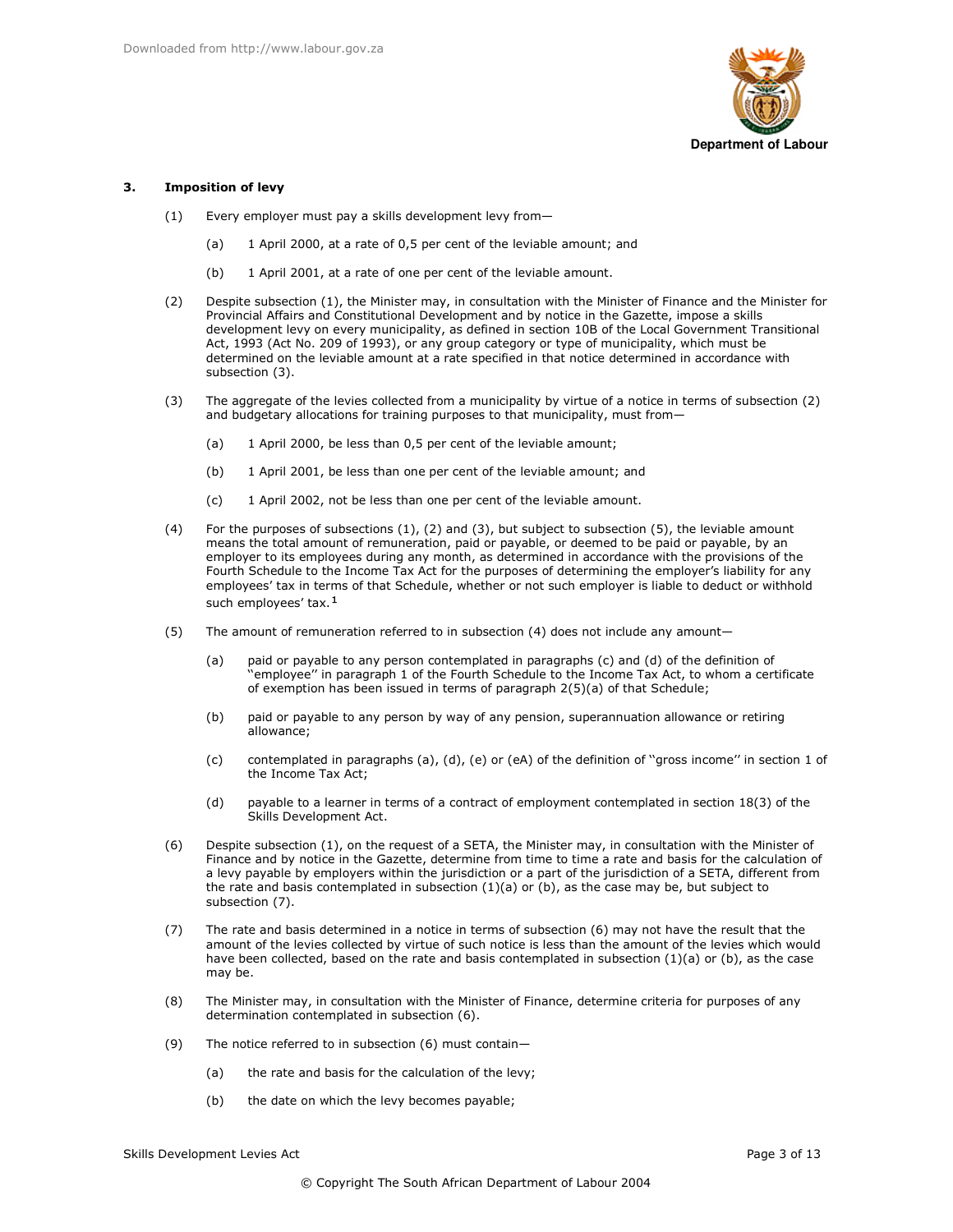

a description of the employers falling within the jurisdiction of the SETA or part of the jurisdiction  $(c)$ of the SETA in respect of which the levy is payable;

#### any other matter necessary to ensure the effective collection of the levy.  $(d)$

1. This means that the remuneration paid to employees below the Income Tax threshold must be incorporated into the remuneration for determining the leviable amount in this Act.

#### 4. **Exemptions**

The levy is not payable by-

- any public service employer in the national or provincial sphere of government;  $(a)$
- $(b)$ any employer where section  $3(1)(a)$  or (b) applies and-
	- $(i)$ during any month, there are reasonable grounds for believing that the total amount of remuneration, as determined in accordance with section 3(4), paid or payable by that employer to all its employees during the following 12 month period will not exceed R250 000, or such other amount as the Minister may determine by notice in the Gazette; and
	- that employer is not required to apply for registration as an employer in terms of  $(ii)$ paragraph 15(1) of the Fourth Schedule to the Income Tax Act;
- any religious or charitable institution contemplated in section  $10(1)(f)$  of the Income Tax Act or  $(c)$ any fund contemplated in section 10(1)(fA) of the Income Tax Act, established solely to provide funds to any such institution; or
- $(d)$ any national or provincial public entity, if 80 per cent or more of its expenditure is defrayed directly or indirectly from funds voted by Parliament.

#### 5. **Registration for payment of levy**

- $(1)$ When an employer is liable to pay the levy, that employer must
	- apply to the Commissioner in such manner as the Commissioner may determine, to be registered (a) as an employer for the purposes of the levy and indicate in such application the jurisdiction of the SETA within which that employer must be classified (if any); and
	- $(b)$ if the employer is affected by the establishment or amendment of a SETA as contemplated in subsection (4), indicate to the Commissioner the jurisdiction of the SETA within which that emplover must be classified.
- $(2)$ For the purposes of subsection (1), where an employer falls within the jurisdiction of more than one SETA, that employer must, having regard to-
	- $(a)$ the composition of its workforce;
	- the amount of remuneration paid or payable to the different categories of employees; and  $(b)$
	- the training needs of the different categories of employees, select one SETA within which it must  $(c)$ be so classified for the purposes of this Act.
- A selection by an employer in terms of subsection (2) is binding on the employer, unless the  $(3)$ Commissioner having regard to the factors contemplated in subsection (2)(a), (b) and (c) otherwise directs.
- $(4)$ If a SETA is established or its jurisdiction is amended after 1 April 2000, the Minister must, by notice in the Gazette-
	- $(a)$ inform employers of any change in respect of which SETA the levy is or becomes payable; and
	- determine a date, more than 60 days after the date of the notice, from which employers will be  $(b)$ affected by that establishment or amendment of jurisdiction.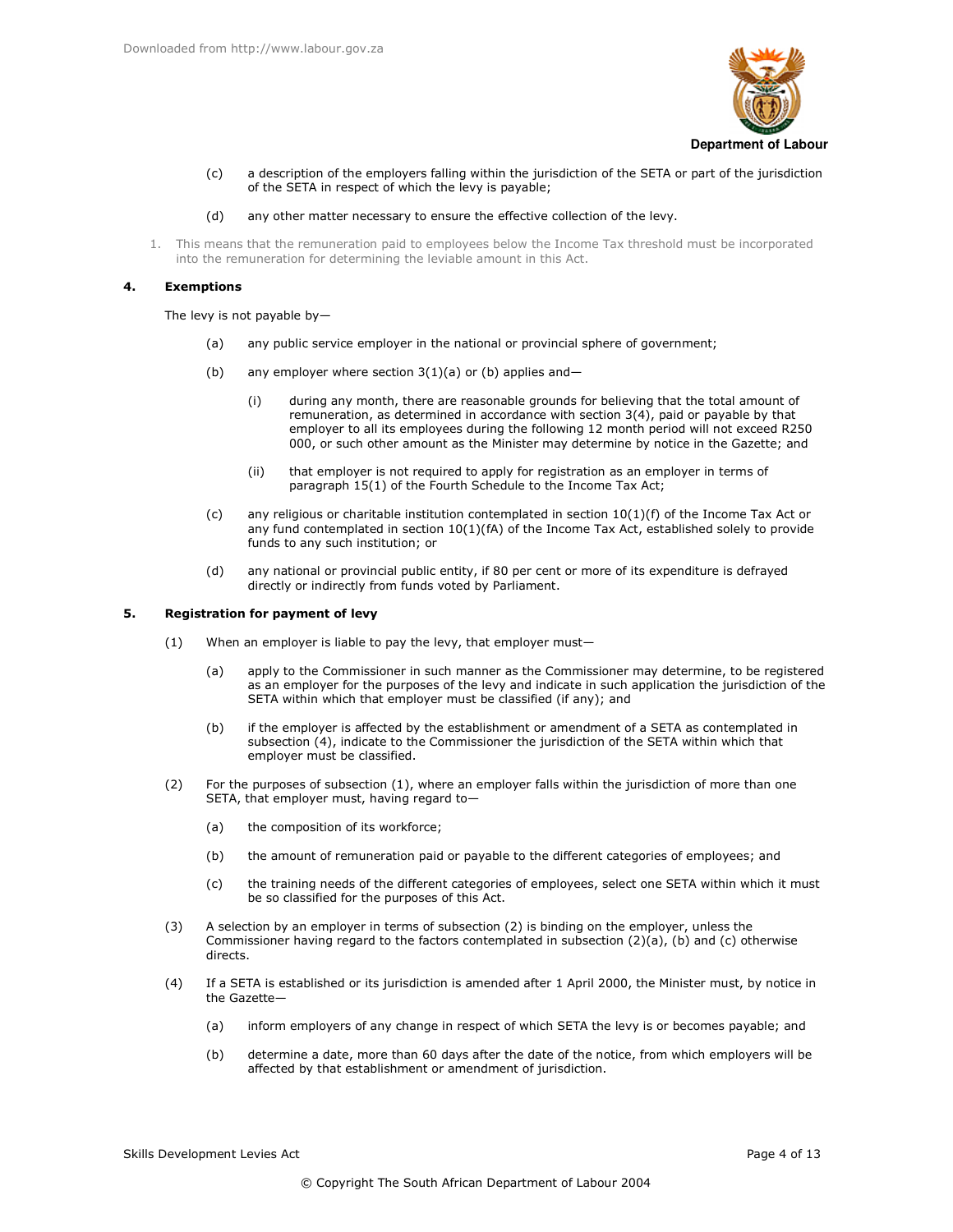

- $(5)$ An employer that falls within the jurisdiction of a SETA specified in a notice referred to in section  $7(1)$ ,  $must$ 
	- apply to the SETA in such manner as the SETA determines, to be registered as an employer for  $(a)$ the purposes of the payment of the levy;
	- within 21 days from the date of such notice, submit a statement to the Commissioner confirming  $(b)$ that such employer falls within the jurisdiction of that SETA and that payment of the levy will be made to that SETA.
- $(6)$ Any employer that is exempt from the payment of the levy as contemplated in section  $4(a)$ , (c) and (d), must register in terms of subsection (1).

#### 6. Payment of levy to Commissioner and refund

- Subject to section 7, every employer must pay the levy to the Commissioner in the manner and within  $(1)$ the period determined in this Act.
- $(2)$ An employer must, not later than seven days, or such longer period as the Commissioner determines, after the end of each month in respect of which the levy is payable, pay the levy to the Commissioner and together with such payment submit a statement-
	- $(a)$ in such form as the Commissioner may require; and
	- $(b)$ reflecting the amount of the levy due by that employer and containing such other information as the Commissioner may require.
- If the amount of any levy, interest or penalty paid by an employer to the Commissioner was not leviable  $(3)$ or payable, or was in excess of the amount leviable or payable in terms of this Act, that amount must be refunded to that employer by the Commissioner, which refund is a drawback against the National Revenue Fund.
- $(4)$ If the Director-General has allocated in accordance with section 8 the full amount or any portion of the amount referred to in subsection (3), the Director-General must, when necessary, withhold the amount so allocated from future payments due to the SETA or National Skills Fund, as the case may be, in terms of this Act.
- $(5)$ The Commissioner must, before the seventh day of each month, notify the Director-General of-
	- $(a)$ the names of employers in each SETA and the amount of levies, interest and penalties collected from and refunds made to those employers; and
	- the names of employers which do not fall within the jurisdiction of any SETA and the amount of  $(b)$ levies, interest and penalties collected from and refunds made to those employers, during the previous month.

#### $\overline{ }$ Payment of levy to SETA and refund

- Subject to subsection (2), the Minister may, in consultation with the Minister of Finance and by notice in  $(1)$ the Gazette, determine that all employers that fall within the jurisdiction of any SETA specified in that notice, must pay the levy to-
	- $(a)$ that SETA; or
	- $(b)$ a body nominated by the SETA and approved by the Minister to collect the levy on behalf of that **SFTA**
- $(2)$ Before making a determination contemplated in subsection (1), the Minister and the Minister of Finance must be satisfied that
	- sufficient grounds exist for the SETA to collect the levy from the employers in its jurisdiction;  $(a)$
	- the SETA, or the body nominated by the SETA to collect the levy on its behalf, has demonstrated  $(b)$ the required competence to collect the levy; and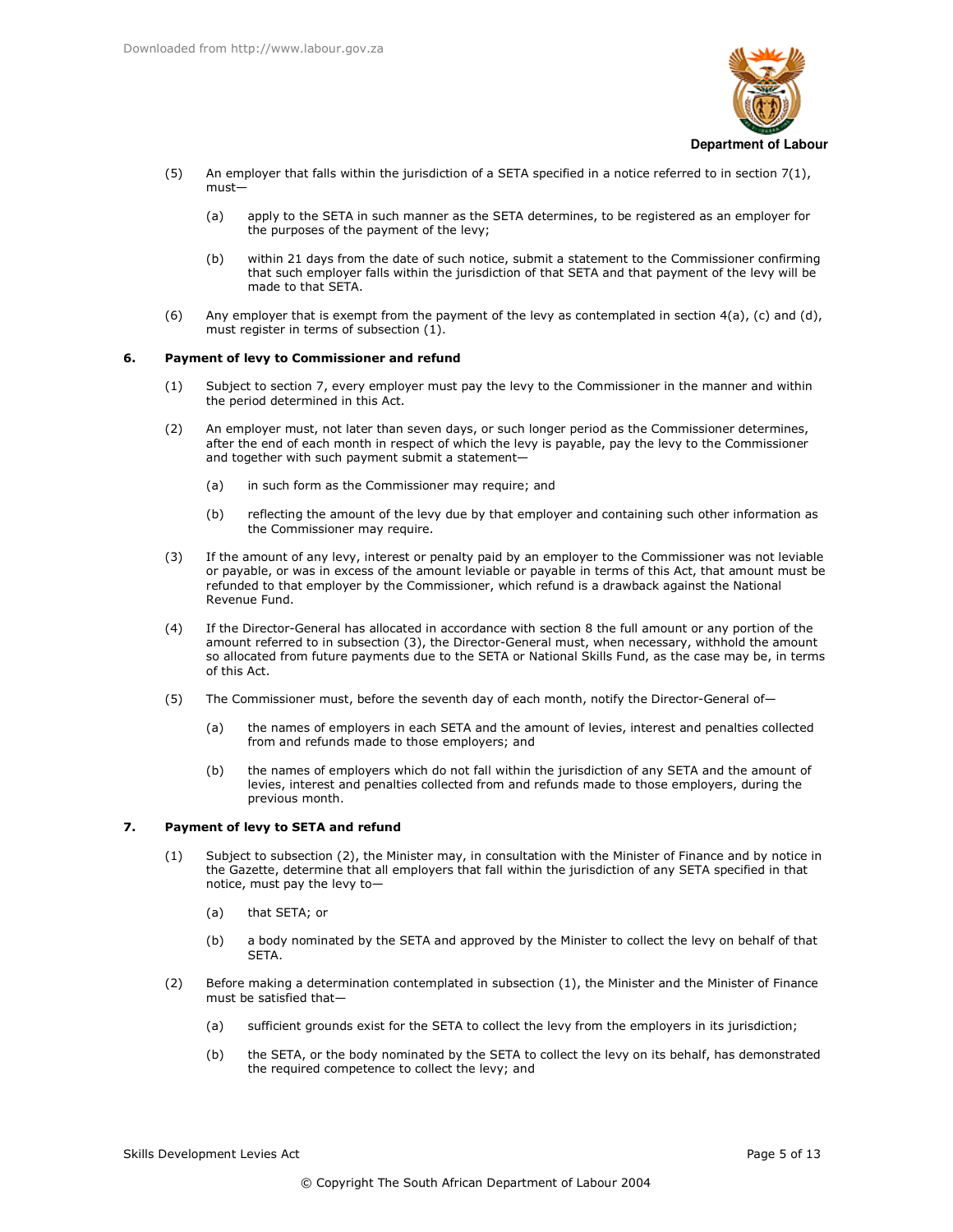

- $(c)$ the costs pertaining to such collection will not exceed two per cent of the total amount of the levies collected.
- The Minister may withdraw the notice contemplated in subsection (1) if he or she is satisfied that the  $(3)$ SETA has not complied in the prescribed manner with section  $10(1)(a)$ , (b), (g)(iii) and (h)(ii) of the Skills Development Act.
- An employer must, not later than seven days after the end of each month in respect of which the levy is  $(4)$ payable-
	- $(a)$ pay the levy; and
	- $(b)$ submit to the SETA or approved body and to the Commissioner a statement-
		- $(i)$ in such form as the SETA or approved body, as the case may be, and the Commissioner, respectively, may require; and
		- reflecting the amount of the levy paid to the SETA or approved body and containing such  $(ii)$ other information as the SETA or approved body, as the case may be, and the Commissioner may require.
- $(5)$ If the amount of a levy, interest or penalty paid by an employer to the SETA or approved body was not leviable or payable, or was in excess of the amount leviable or payable, in terms of this Act, that amount must be refunded to the employer by the SETA or approved body from the funds of the SETA.
- If any portion of the amount refunded in terms of subsection (5), has been paid over to the National  $(6)$ Skills Fund in terms of section 9(a), the SETA must withhold that portion from future payments to the Fund in terms of this Act

#### 8. Distribution of levies paid to Commissioner

- The levies, interest and penalties collected by the Commissioner, after deduction of refunds, must be  $(1)$ paid into the National Revenue Fund.
- Subject to section 6(4), the total amount of levies, interest and penalties paid into the National Revenue  $(2)$ Fund in terms of subsection (1), is a direct charge against the National Revenue Fund for the credit of-
	- $(a)$ the SETA to the amount contemplated in subsection (3)(b);
	- $(b)$ the National Skills Fund to the amount contemplated in subsection (3)(a) and (c).
- $(3)$ The Director-General must, within 14 days after receipt of a notice from the Commissioner in terms of section 6(5), allocate-
	- $(a)$ 20 per cent of the levies, interest and penalties collected in respect of a SETA to the National Skills Fund;
	- 80 per cent of the levies, interest and penalties collected in respect of a SETA to that SETA after  $(b)$ he or she is satisfied that the SETA has complied in the prescribed manner with section  $10(1)(a)$ , (b), (g)(iii) and (h)(ii) of the Skills Development Act;
	- the levies, interest and penalties collected by the Commissioner from employers which do not fall  $(c)$ within the jurisdiction of a SETA to the National Skills Fund.
- The levies, interest and penalties allocated to a SETA in terms of subsection (3)(b) must be dealt with in  $(4)$ accordance with section 14 of the Skills Development Act.

#### $\mathbf{q}$ . Distribution of levies paid to SETA

Subject to section 10(3), the executive officer of a SETA or its approved body, as the case may be, must-

- not later than the 15th day of each month, pay 20 per cent of the levies collected by that SETA in  $(a)$ terms of section 7(1), and of any interest and penalties collected in respect thereof, to the National Skills Fund;
- $(b)$ deal with the balance of the levies, interest and penalties so collected in accordance with section 14 of the Skills Development Act.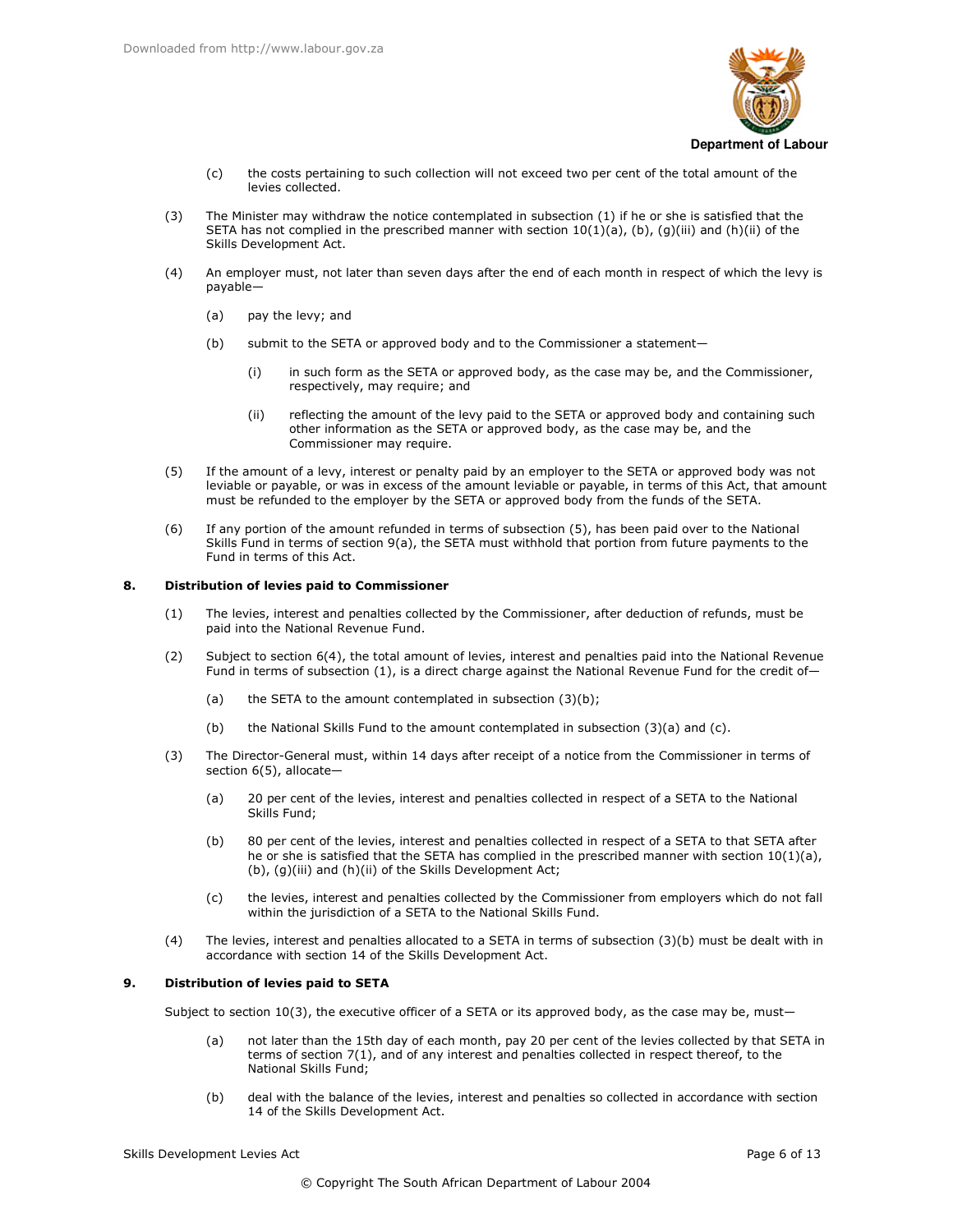

#### $10<sub>1</sub>$ **Collection costs**

- Subject to subsection (2), the Director-General must, on a monthly basis as may be agreed between by  $(1)$ the Commissioner and the Director-General, defray the costs of collection by the Commissioner from the levies paid into the National Skills Fund.
- The total amount of collection costs referred to in subsection (1), excluding the start-up capital costs,  $(2)$ may not exceed two per cent of the total amount of the levies calculated at the rate referred to in section  $3(1)(b)$ .
- $(3)$ Subject to subsection (4), a SETA or its approved body may withhold from its payment to the National Skills Fund in accordance of section 9(a), the cost of collection of the SETA or approved body.
- $(4)$ The total amount of collection costs referred to in subsection (3) may not exceed two per cent of the total amount of the levies collected.

#### **Interest on late payment** 11.

If an employer fails to pay a levy or any portion thereof on the last day for payment thereof, as contemplated in section 6(2) or 7(4), interest is payable on the outstanding amount at the rate contemplated in paragraph (b) of the definition of "prescribed rate" in section 1 of the Income Tax Act, calculated from that last day for payment to the day that payment is received by the Commissioner, SETA or approved body, as the case may be.

#### $12<sub>1</sub>$ **Penalties on default**

- Subject to subsection (2), if any levy remains unpaid after the last day for payment thereof as  $(1)$ contemplated in section  $6(2)$  or  $7(3)$ , a penalty of 10 per cent of that unpaid amount is payable in addition to the interest contemplated in section 11.
- The Commissioner or the executive officer of the SETA or approved body, as the case may be, may,  $(2)$ having due regard to the circumstances of the case, remit the penalty or any portion thereof imposed by subsection (1).

#### 13. **Applicability of Income Tax Act**

The provisions of the Income Tax Act relating to-

- the administration thereof as contained in Chapter I of the Income Tax Act;  $(a)$
- $(b)$ returns, the production of information, documents or things, enquiries, searches and seizures and evidence on oath;
- $(c)$ assessments:
- $(d)$ objections and appeals;
- $(e)$ the payment and recovery of tax, interest and penalties;
- $(f)$ refunds;
- representative taxpayers as contained in the Fourth Schedule to the Income Tax Act;  $(a)$
- $(h)$ transactions, operations or schemes for purposes of avoiding or postponing liability for taxes on income or reducing the amount of taxes on income; and
- $(i)$ reporting of unprofessional conduct, apply, with the changes required by the context, to the levy paid or payable to the Commissioner in terms of this Act in respect of-
	- $(i)$ the administration of this Act;
	- statements, the production of information, documents or things, enquiries, searches and  $(ii)$ seizures and evidence on oath for the purpose of obtaining full information in respect of the calculation of the levy due and payable in terms of this Act;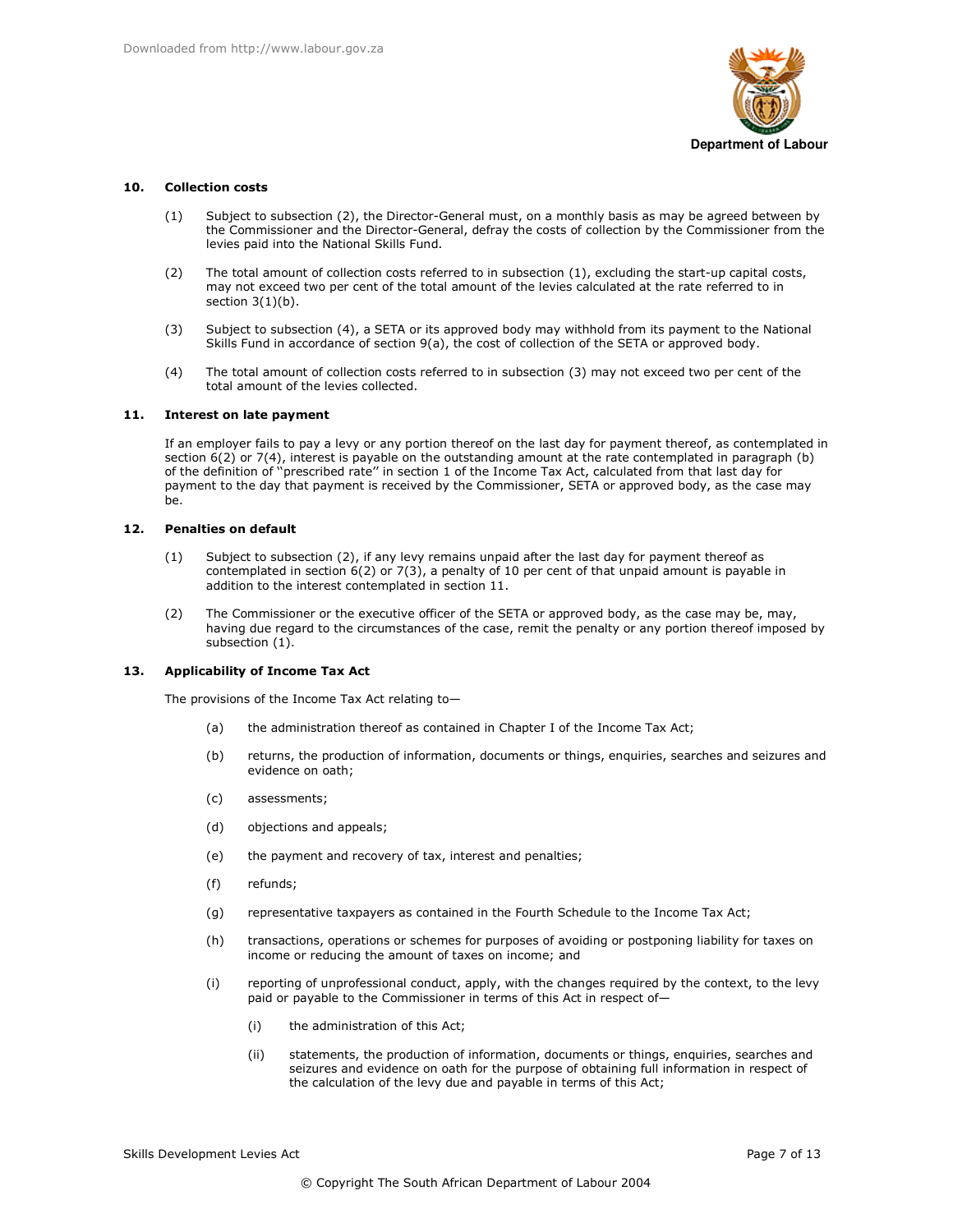

- $(iii)$ any assessment, objection and appeal and the payment recovery or refund of the levy, interest or penalty;
- $(iv)$ representative taxpayers;
- $(v)$ any transaction, operation or scheme entered into or carried out for the purposes of avoiding or postponing liability for the levy or reducing the amount of the levy and in the application of the provisions contemplated in paragraph (h), such provisions are regarded to include a reference to the levy;
- $(vi)$ reporting of unprofessional conduct.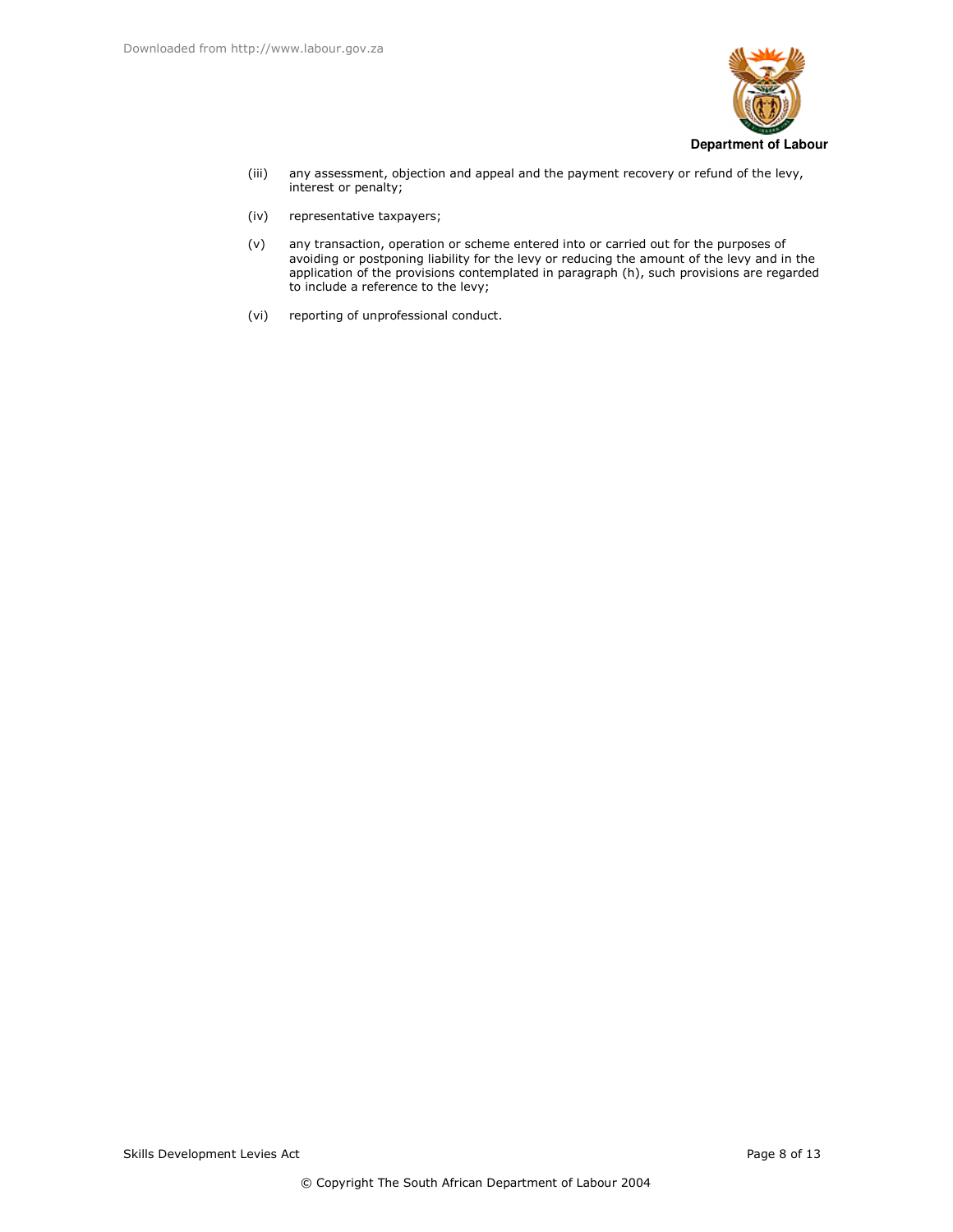

# **CHAPTER TWO**

## Recovery of levy by seta

#### 14. **Recovery of levy**

- A levy payable by an employer in terms of section 7(1) to a SETA or its approved body is regarded to be  $(1)$ a debt due to the SETA.
- $(2)$ If an employer
	- fails to submit a statement in respect of the amount of levies due as contemplated in section  $(a)$  $7(4)(b)$ ; or
	- submits a statement reflecting an amount which, in the opinion of the executive officer of the  $(b)$ SETA or approved body, as the case may be, is less than the amount which is due in terms of this Act, the executive officer of the SETA or approved body, as the case may be, may estimate the amount of the levy due and issue an assessment for the outstanding amount.
- If any amount of the levy payable by an employer to a SETA in accordance with section  $7(1)$ , or any  $(3)$ interest or penalty in respect thereof, remains unpaid on the last day for payment thereof as contemplated in sections 7(4)(a), 11 and 12, respectively, the SETA or approved body, as the case may be, may, despite any law to the contrary, recover the outstanding amount by action in a magistrate's court having jurisdiction in the area in which the person liable for the levy, interest or penalty carries on business.

#### $15.$ **Appointment of inspectors**

- $(1)$ A labour inspector appointed in terms of section 63 of the Basic Conditions of Employment Act, 1997 (Act No. 75 of 1997), is regarded to be an inspector for the purposes of this Act in so far as it relates to the collection of levies by a SETA or its approved body.
- $(2)$ The Director-General must, by a signed certificate, designate any person appointed in the prescribed manner and against the prescribed criteria as an agent of a SETA or its approved body as an inspector for the purposes of this Act in so far as it relates to the collection of levies by the SETA or approved body, as the case may be.

#### 16. Powers of entry of inspectors

- In order to monitor and enforce compliance with this Act in so far as it relates to the collection of levies  $(1)$ by a SETA or its approved body, an inspector may without warrant or notice at any reasonable time, enter any workplace or any other place where an employer carries on business or keeps any records, which is not a home.
- An inspector may enter a home or any place other than a place contemplated in subsection  $(1)$  only- $(2)$ 
	- with the consent of the owner or occupier; or  $(a)$
	- if authorised by a warrant, in terms of subsection (3), to do so.  $(b)$
- $(3)$ A magistrate, or judge of a High Court, in chambers having jurisdiction may issue a warrant contemplated in subsection (2) only on written application by an inspector, referred to in section 15, and stating under oath or affirmation the reasons for the need to enter a place in order to monitor compliance with this Act in so far as it relates to the collection of levies by a SETA or its approved body.

#### $17.$ Powers of inspector to question and inspect

- $(1)$ In order to monitor compliance with this Act in so far as it relates to the collection of levies by a SETA or its approved body, an inspector referred to in section 15 may
	- require a person to disclose information either orally or in writing, and either alone or in the  $(a)$ presence of witnesses on any matter to which this Act so relates, and require that the disclosure be made under oath or affirmation;
	- $(b)$ inspect, and question a person about, any document to which this Act so relates;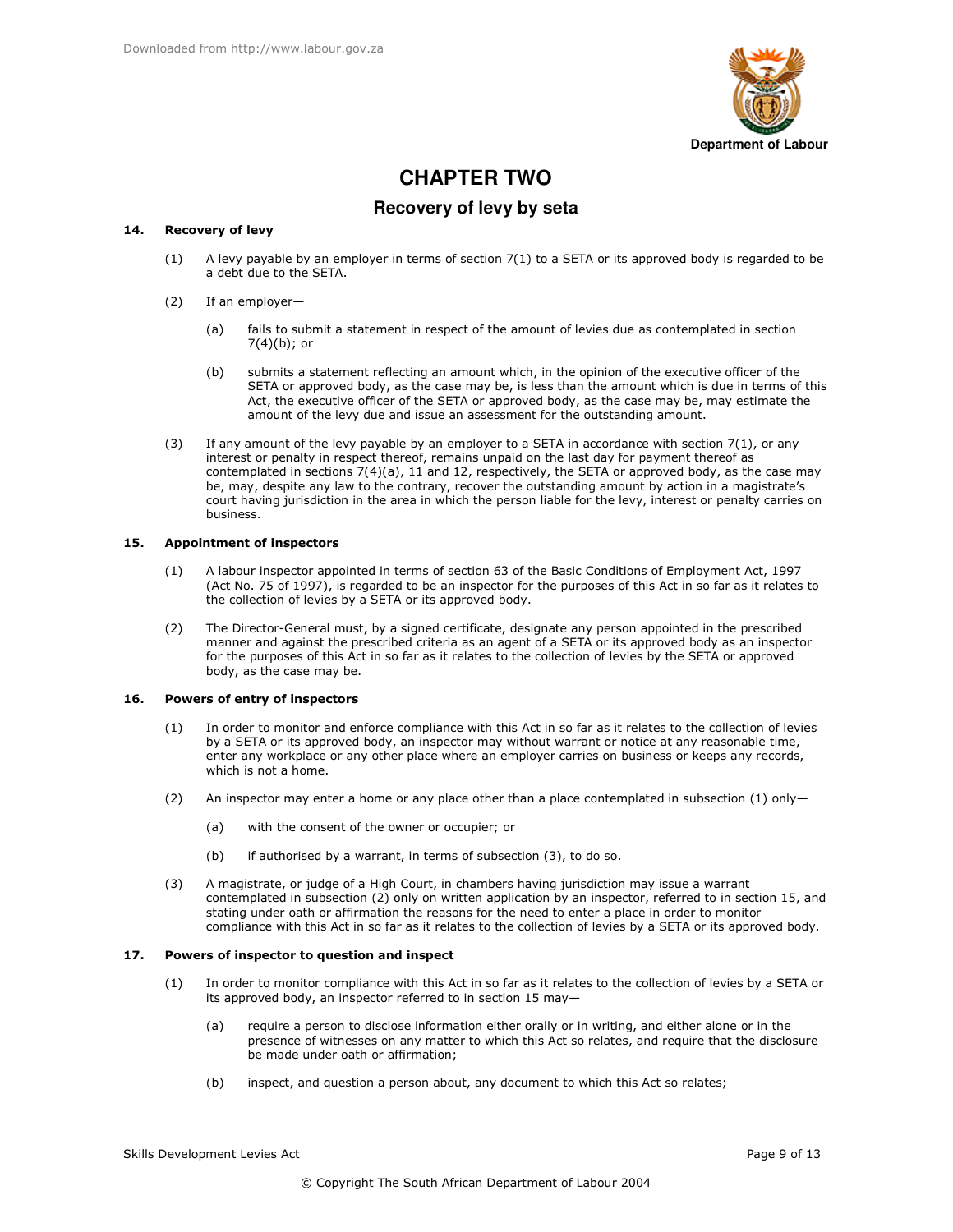

- copy that document, or remove that document to make copies of, or extracts from, that  $(c)$ document;
- $(d)$ require a person to produce or deliver to a place specified by the inspector that document for inspection; and
- $(e)$ perform any other prescribed function necessary for monitoring or enforcing compliance with this Act in so far as it relates to the collection of levies by a SETA or its approved body.
- The inspector may be accompanied by an interpreter and any other person reasonably required to assist  $(2)$ in conducting the inspection.
- $(3)$ The inspector must
	- produce on request the certificate of appointment as inspector;  $(a)$
	- provide a receipt for any document removed or delivered in terms of subsection  $(1)(c)$  or  $(d)$ ; and  $(b)$
	- $(c)$ return anything so removed or delivered within a reasonable time.

#### 18. Co-operation with inspectors

- Any person who is questioned by an inspector referred to in section 15 must answer all relevant  $(1)$ questions lawfully put to that person, truthfully and to the best of his or her ability.
- An employer must provide any facility and assistance at his or her premises that is reasonably required  $(2)$ by an inspector to perform his or her functions effectively.

#### 19. **Undertakings and compliance orders**

Sections 68 to 73 of the Basic Conditions of Employment Act, 1997 (Act No. 75 of 1997), apply, with the changes required by the context, to-

- the monitoring and enforcement of this Act in so far as it relates to the collection of levies by a  $(a)$ SETA or its approved body; and
- $(b)$ any legal proceedings concerning a contravention of this Act, in so far as it relates to the collection of levies by a SETA or its approved body.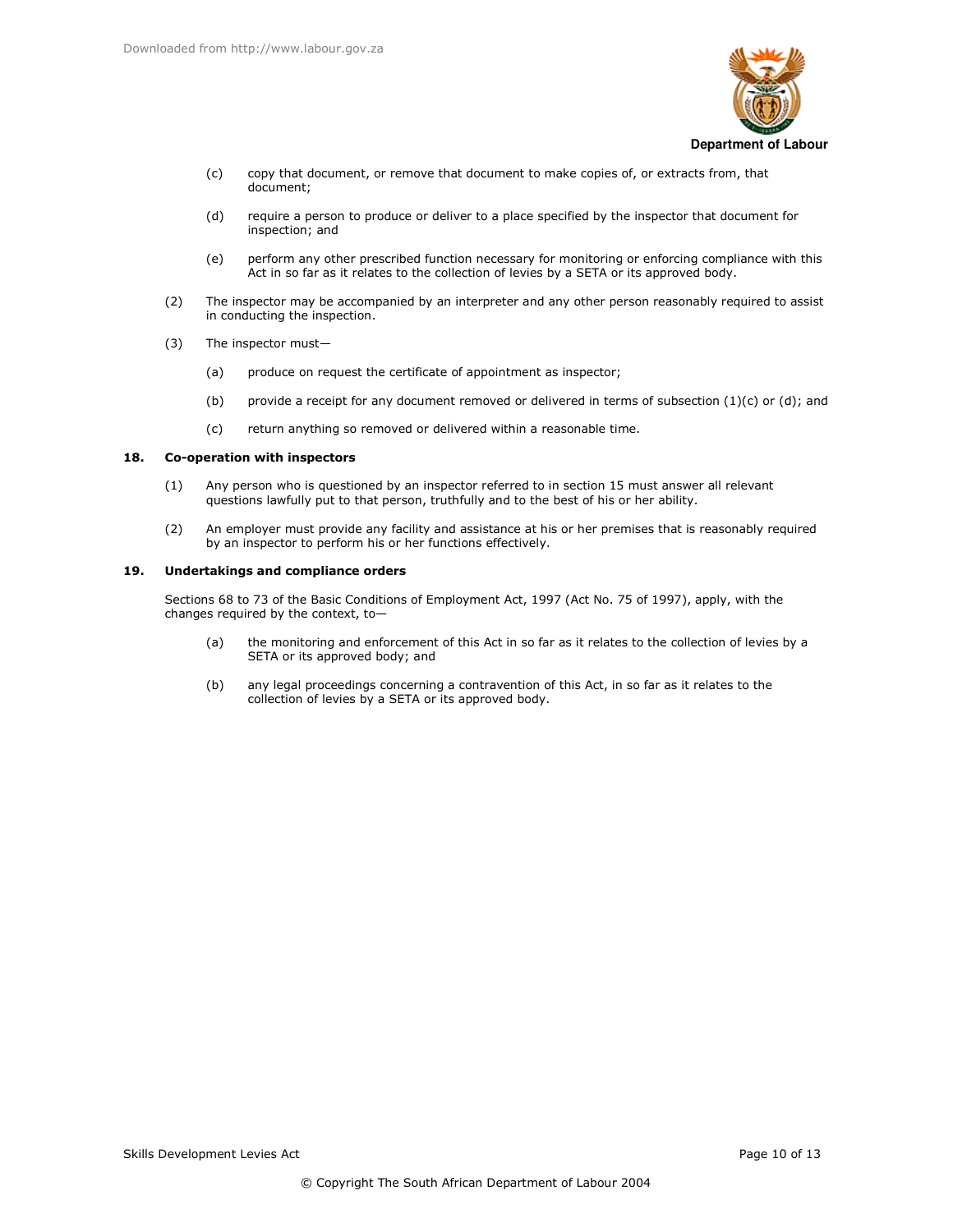

# **CHAPTER THREE**

## **General provisions**

#### 20. **Offences**

Any person who-

- fails to apply for registration for purposes of the levy;  $(a)$
- $(b)$ fails to pay any levy on the date determined for payment thereof;
- $(c)$ furnishes any false information in a statement or other document required in terms of this Act, knowing the information to be false;
- $(d)$ fails to-
	- $(i)$ submit or deliver any statement or other document or thing;
	- $(ii)$ disclose any information;
	- $(iii)$ reply to or answer truly and fully, any questions put to him or her; or
	- $(iv)$ attend and give evidence, required in terms of this Act; or
- $(e)$ hinders or obstructs any person in carrying out his or her functions in terms of this Act, commits an offence and is liable on conviction to a fine or imprisonment for a period not exceeding one vear.

#### $21.$ Proof of accuracy of statement

In any proceedings concerning a contravention of this Act, it is for an employer to prove that the information supplied by that employer in a statement required to be submitted in terms of this Act is accurate.

#### 22. **Regulations**

The Minister may, in consultation with the Minister of Finance and after consultation with the National Skills Authority, make regulations about any matter which-

- may or must be prescribed in terms of this Act; and  $(a)$
- is necessary for the effective administration of this Act.  $(b)$

#### 23. **Amendment of Skills Development Act**

The Skills Development Act is amended as set out in the Schedule.

#### 24. Short title and commencement

This Act is called the Skills Development Levies Act, 1999 and takes effect on a date to be determined by the President by proclamation in the Gazette.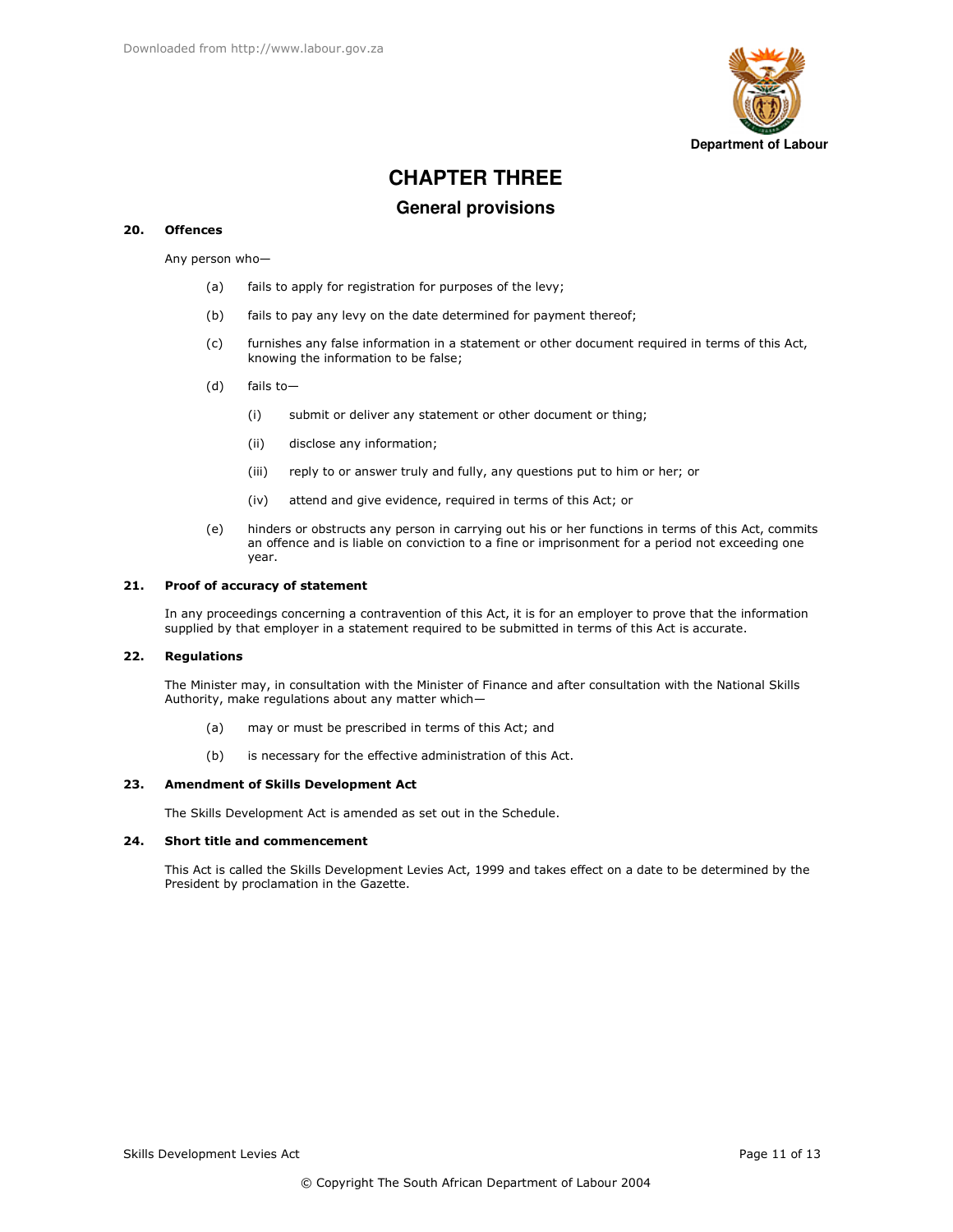

# **SCHEDULE**

## Amendment of skills development act

(Section 23)

#### $\mathbf{1}$ . Amendment of section 1 of Act 97 of 1998

Section 1 of the Skills Development Act is hereby amended by the substitution for the definitions of "Skills Development Levies Act" and "skills development levies" of the following definitions:

" 'Skills Development Levies Act' means the Skills Development Levies Act, 1999;

'skills development levies' means a levy as defined in section 1 of the Skills Development Levies Act;".

#### $2.$ Amendment of section 2 of Act 97 of 1998

Section 2 of the Skills Development Act is hereby amended by the substitution in subsection (2)(a)(iii) for the expression "levy-grant" of the expression "levy-financing".

#### $3.$ Amendment of section 10 of Act 97 of 1998

Section 10 of the Skills Development Act is hereby amended-

by the substitution for paragraph (f) of subsection (1) of the following paragraph:  $(a)$ 

"(f) when required to do so as contemplated in section 7(1) of the Skills Development Levies Act. collect the skills development levies, and must disburse the levies, allocated to it in terms of sections  $8(3)(b)$  and  $9(b)$ , in its sector;";

 $(b)$ by the substitution for paragraph (k) of subsection (1) of the following paragraph:

"(k) perform any other duties imposed by this Act or the Skills Development Levies Act or consistent with the purposes of this Act.";

by the substitution for paragraph (b) of subsection (2) of the following paragraph:  $(c)$ 

"(b) the other powers conferred on the SETA by this Act or the Skills Development Levies Act."; and

 $(d)$ by the substitution for subsection (3) of the following subsection:

"(3) A SETA must perform its functions in accordance with this Act, the Skills Development Levies Act and its constitution.".

#### Amendment of section 14 of Act 97 of 1998 4.

Section 14 of the Skills Development Act is hereby amended-

 $(a)$ by the substitution for paragraph (a) of subsection (1) of the following paragraph:

"(a) 80 per cent of the skills development levies, interest and penalties collected in respect of the SETA, as allocated in terms of sections 8(3)(b) and 9(b) of the Skills Development Levies Act;"; and

 $(b)$ by the deletion of paragraph (c) of subsection (2).

#### 5. Amendment of section 27 of Act 97 of 1998

Section 27 of the Skills Development Act is hereby amended by the substitution for paragraphs (a) and (b) of subsection (2) of the following paragraphs:

"(a) 20 per cent of the skills development levies, interest and penalties collected in respect of every SETA, as required by sections 8(3)(a) and 9(a) of the Skills Development Levies Act;